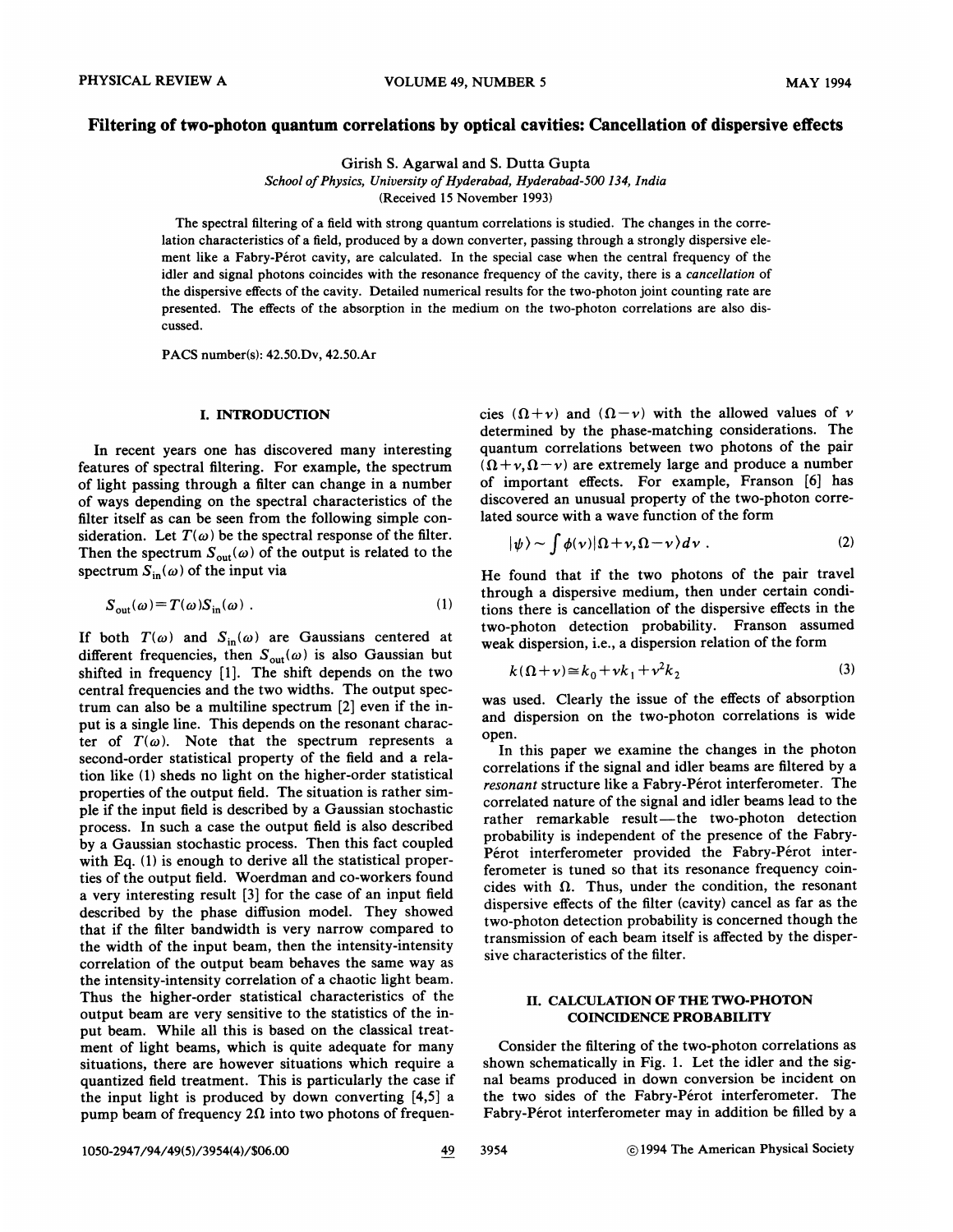

FIG. 1. Schematic illustration of the interference arrangement.

dispersive or absorptive medium. Let the photons at the detectors  $D_1$  and  $D_2$  be detected in coincidence. Let  $\mathscr{E}_I^{(+)}$  and  $\mathscr{E}_S^{(+)}$  be the amplitudes associated with the idler and the signal fields. In quantum theory these represent the positive frequency components of the electric-field operators. The fields at the detectors  $D_1$  and  $D_2$  are then given by

$$
\mathcal{E}_1^{(+)}(t) = \int d\omega \, e^{-i\omega t + ik_{\omega}(z_1)} [r_I(\omega)\mathcal{E}_I^{(+)}(\omega) + t_S(\omega)\mathcal{E}_S^{(+)}], \tag{4}
$$

$$
\mathcal{E}_2^{(+)}(t) = \int d\omega \, e^{-i\omega t - ik_{\omega}z_2} [r_S(\omega)\mathcal{E}_S^{(+)}(\omega) + t_I(\omega)\mathcal{E}_I^{(+)}(\omega)] , \qquad (5)
$$

where  $z_1$  and  $z_2$  give the position of the detectors and

$$
k_{\omega} = \frac{\omega}{c} \cos \theta \tag{6}
$$

In Eq. (4),  $r(\omega)$  and  $t(\omega)$  represent, respectively, the reflection and transmission amplitudes of the Fabry-Pérot interferometer. The subscript  $S(I)$  refers to the signal (idler wave). For a lossless Fabry-Pérot interferometer the matrix

$$
U = \begin{bmatrix} t_S(\omega) & r_I(\omega) \\ r_S(\omega) & t_I(\omega) \end{bmatrix}
$$
 (7)

should be unitary. Let  $\chi(\omega)$  be the susceptibility of the medium inside the Fabry-Pérot interferometer. Then the theory [7] of the Fabry-Pérot (FP) interferometer leads to

$$
r_{S}(\omega) = r_{I}(\omega) = \sqrt{R} \frac{(1 - e^{2il\bar{k}_{z}})}{(1 - Re^{2il\bar{k}_{z}})},
$$
\n(8)

$$
t_S(\omega) = t_I(\omega) = \frac{Te^{il\overline{k}_z}}{1 - Re^{2il\overline{k}_z}} \t{,} \t(9)
$$

$$
\tilde{k}_z^2 = \frac{\omega^2}{c^2} \{ [1 + 4\pi \chi(\omega)] - \sin^2 \theta \}, \quad R + T = 1 \ . \tag{10}
$$

where  $R(T)$  are the reflectivity (transmissivity) of the FP

mirrors. Using  $(8)$ - $(10)$  the unitarity of U can be proved for the case when  $\chi(\omega)$  is real.

The input state of the field is given by the relation (2) with the function  $\phi(\nu)$  having the form

$$
\phi(\nu) = \frac{\phi_0}{\sqrt{2\pi}\sigma} \exp\left\{-\frac{\nu^2}{2\sigma^2}\right\}.
$$
\n(11)

The joint probability of detecting a photon at the detector 1 at time t and a photon at the detector 2 at time  $t+\tau$ is given by [4]

$$
P_2(\tau) = \langle \psi | \mathcal{E}_1^{(-)}(t) \mathcal{E}_2^{(-)}(t+\tau) \mathcal{E}_2^{(+)}(t+\tau) \mathcal{E}_1^{(+)}(t) | \psi \rangle , \tag{12}
$$

where we assume that the two detectors are located such that  $z_1 = z_2$ . This probability  $P_2$  can be calculated using (2), (4), and (5). One should remember that the structure of the wave function is such that both signal and idler photons are present simultaneously. The calculations show that

$$
P_2(\tau) = |\int d\nu \, e^{-i\nu\tau} \Phi(\nu) [r_S(\Omega + \nu) r_I(\Omega - \nu) + t_S(\Omega - \nu) t_I(\Omega + \nu)]|^2.
$$
 (13)

The measured coincidence probability will be obtained by integrating over the resolving time  $T_R$  of the detector [4]

$$
P_2 = \frac{1}{T_R} \int_{-T_R/2}^{T_R/2} P_2(\tau) d\tau \tag{14}
$$

The Eq. (14) gives the final results for the two-photon joint detection probability. On using Eqs. (2} and (4) the probability of detecting a photon at the detector <sup>1</sup> will be

$$
P_1 = \langle \psi | \mathcal{E}_1^{(-)}(t) \mathcal{E}_1^{(+)}(t) | \psi \rangle
$$
  
= 
$$
\int d\omega |\phi(\omega)|^2 [ |r_I(\omega)|^2 + |t_S(\omega)|^2 ]
$$
 (15)

which for a lossless medium reduces to

(6) 
$$
P_1 = \int d\omega |\phi(\omega)|^2 = |\phi_0|^2 . \qquad (16)
$$

The result for the detection of the single events is independent of the Fabry-Pérot interferometer. This is in contrast to the result (1). The very special nature of the two-photon source leads to (16).

## III. EFFECTS OF FABRY-PÉROT DISPERSION ON TWO-PHOTON COINCIDENCE DETECTION

In this section we present explicit results for  $P_2$ . We show its dependence on the Fabry-Péroy parameters. We assume that there is no medium between the two plates of the Fabry-Pérot (FP) interferometer. Let  $\omega_c$  be the resonance frequency of the FP interferometer for a given angle of incidence  $\theta$ . We define

$$
\Delta \equiv \Omega - \omega_c; \quad \delta = \frac{\Delta l}{c} \cos \theta, \quad \delta_v = \frac{vl}{c} \cos \theta \ . \tag{17}
$$

Then on using (8)-(10) and (17) we can prove that  
\n
$$
r_S(\Omega + v)r_I(\Omega - v) + t_S(\Omega - v)t_I(\Omega + v)
$$
\n
$$
= 1 + \frac{T[T + (Re^{2i\delta} - e^{-2i\delta})]}{(e^{-i\delta} - Re^{i\delta})^2 + 4R\sin^2\delta_v}.
$$
\n(18)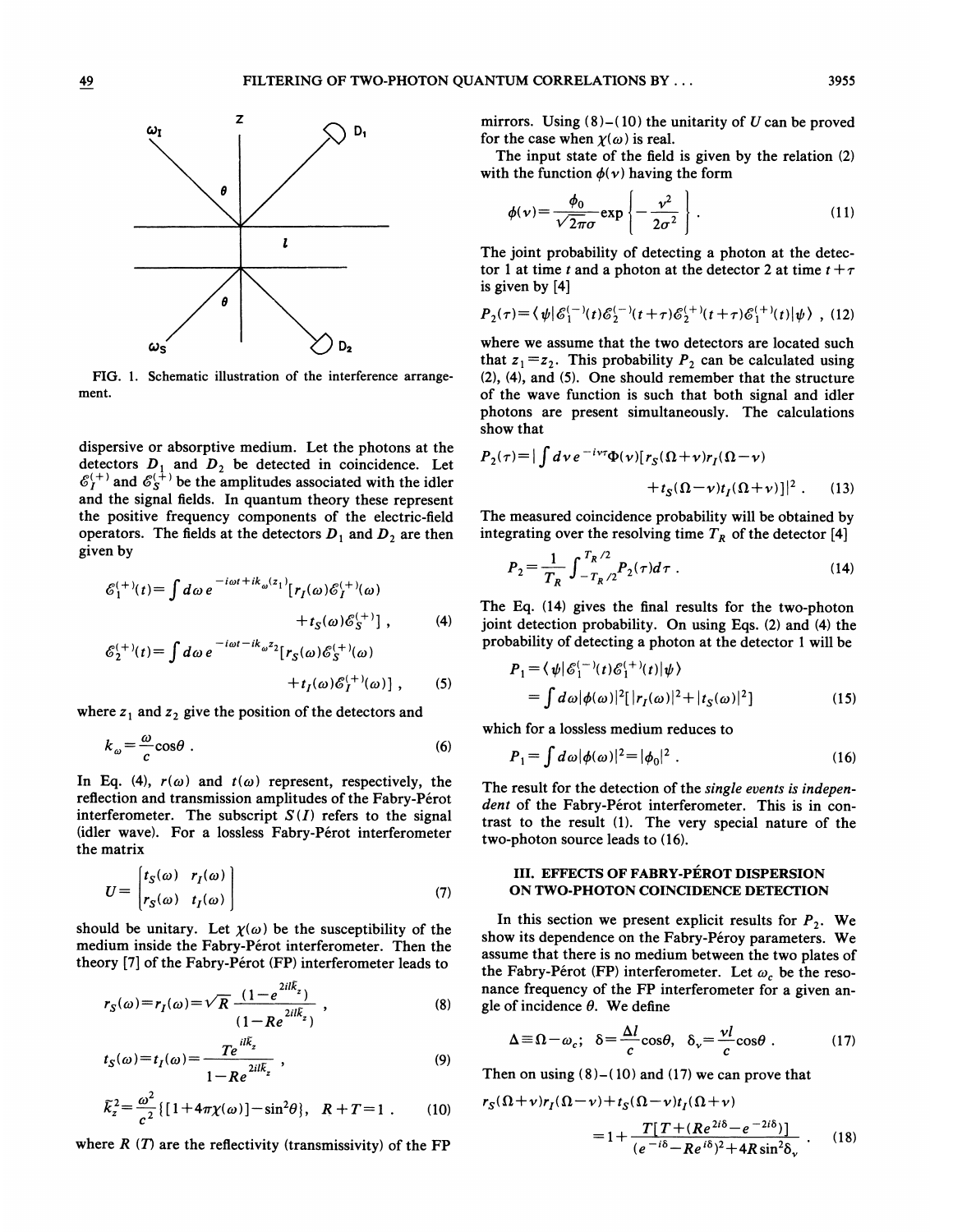From Eq. (18) we see that

$$
r_S(\Omega+\nu)r_I(\Omega-\nu)+t_S(\Omega-\nu)t_I(\Omega+\nu)=1 \text{ if } \delta=0 \qquad (19)
$$

and hence

$$
P_2(\tau) = |\int d\mathbf{v} e^{-i\nu\tau} \Phi(\mathbf{v})|^2 \text{ if } \Omega = \omega_c \tag{20}
$$

We have thus shown that the Fabry-Pérot dispersion does not affect the two-photon coincidence probability if the central frequency of the idler and signal photons matches the resonance frequency  $\omega_c$  of the Fabry-Perot cavity. There is a cancellation of the effects of the FP dispersion. This is so in spite of the fact that the FP transmission and reflection characteristics exhibit resonant behavior. Above result holds irrespective of the width of the FP relative to the width of the signal or idler photons.

We next discuss the behavior of  $P_2$  as a function of the parameter  $\Delta$ , i.e.,  $P_2$  as the Fabry-Pérot interferometer is scanned across its resonance frequency. We show the numerical results in Fig. 2 where  $P_2$  is plotted as a function of the parameter  $(q\Delta/\sigma)$  for a detector resolution time  $\sigma T_R$  =50 and for different values of the FP reflectivity parameter R. The parameter  $q$  [= $\sigma$  cos( $\theta$ )l /c] was taken to be equal to 0.15. The peak height is independent of the FP reflectivity as expected from our general result (19). For  $q\Delta/\sigma$  of the order of the FP linewidth, the joint probability developes minima. The minimum grows deeper as the reflectivity R goes down. For  $\Delta$  greater than the width of the FP Airy resonances, the joint detection probability grows, since in that case it is almost like having no FP dispersion. In order to understand the minima in the joint probability  $P_2$  we have investigated  $P_2(\tau)$  as a function of dimensionless time  $\sigma\tau$  (see Fig. 3) for various values of  $q\Delta/\sigma$ . We have calculated  $P_2(\tau)$ for values of  $q\Delta/\sigma$  corresponding to the minimum (i.e.,  $q\Delta/\sigma \approx 0.1$ ) and for two other values, namely,  $q\Delta/\sigma = 0$ 



FIG. 2. Joint detection probability  $P_2$  as a function of  $q\Delta/\sigma$ . Curves labeled by 1, 2, 3 are for  $R = 0.5$ , 0.9 and 0.99. Other parameters are as follows:  $q = 0.15$ ,  $\sigma T_R = 50$ .



FIG. 3. The time dependence of the joint detection probability for an empty cavity for  $q = 0.15$ ,  $R = 0.9$  and for different values of  $q\Delta/\sigma$ , namely, 0.0 (curve 1), 0.1 (curve 2) and 0.3 (curve 3).

and 0.3. It is clear that at resonance (i.e.,  $\Omega = \omega_c$ ), where dispersion gets nullified, the area under the curve  $P_2(\tau)$ gets maximized. Due to destructive interference the area under  $P_2$  ( $\tau$ ) reduces to a minimum for  $q\Delta/\sigma \approx \pm 0.1$ , whereas, for larger values of  $q\Delta/\sigma$ , the FP signature is erased and there is a growth in the joint counting probability.



FIG. 4. Joint detection probability  $P_2$  as a function of  $q\Delta/\sigma$ . The curve labelled by 0 is for the empty cavity, whereas, 1, 2, 3 are for a FP cavity with atoms with  $q\Delta_0/\sigma$  given by 0.02, 0.2, and 1.0, respectively. Other parameters are as follows,  $q = 0.15$ ,  $\sigma T_R = 50, \gamma/\omega_0 = 10^{-4}, (\omega_p/\omega_0)^2 = 10^{-5}, R = 0.9.$